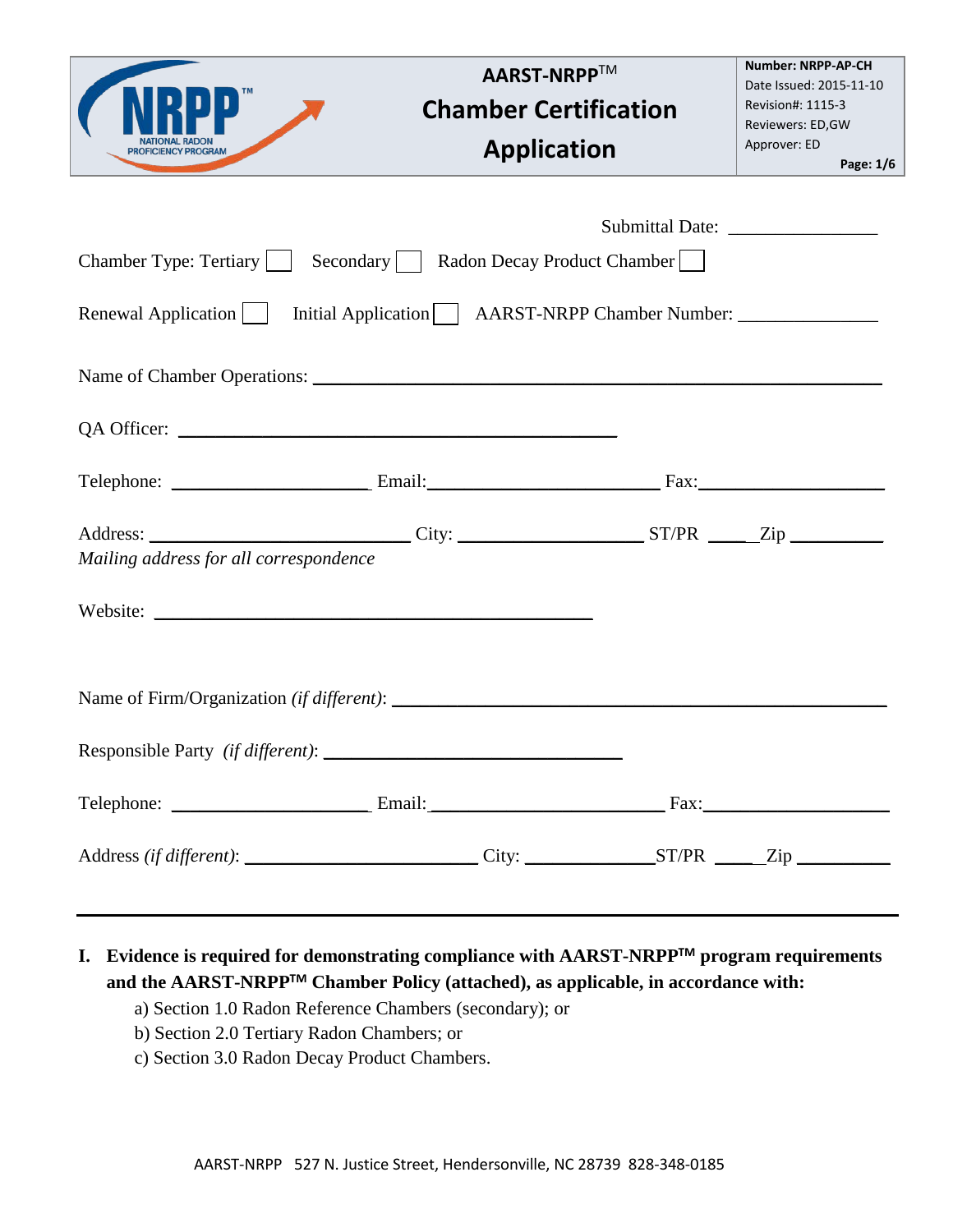

# **II. All Initial and Renewal Applications Shall Include:**

- a. Evidence of quality assurance, quality control and traceable agreement with the national reference values for radon measurement that meets requirements of the AARST-NRPP™ chamber policy from two years prior to the application as demonstrated by instrument calibration(s) and chamber intercomparison reports;
- b. Evidence of compliance with AARST-NRPP<sup>™</sup> chamber policy and AARST-NRPP™ program requirements as represented and self-certified in Submittal Form B;
- c. Evidence of compliance with Federal, State and Local regulations, as applicable;
- d. Evidence of insurance or the ability to obtain insurance: The Chamber shall always maintain a professional environmental liability policy (also known as Errors and Omissions) with a single limit of a least \$500,000 per occurrence and any aggregate limit of not less than \$1,000,000.

The Chamber shall supply certificates of insurance that indicate the following certificate holders:

- *AARST-NRPP, 475 South Church Street – Suite 600 Hendersonville, NC 28792*

The certificates of insurance shall include provisions for a 30-day cancellation notice to the certificate holders except for a 10-day notification for nonpayment of premium.

### **III.Renewal Submissions Shall Also Include:**

a. Reported changes or additions to previously submitted information. (See Submittal Form B)

### **IV.Initial Submissions Shall Also Include:**

- a. Chamber Details and information sufficient to demonstrate compliance with AARST-NRPPTM chamber policy and AARST-NRPPTM program requirements (See Submittal Form B)
- b. If interim approval is requested and historical evidence for quality assurance and quality control compliance from two years prior to the initial application is not available to submit or does not comply with the NRPP chamber policy:
	- i. An evaluation can be made for completeness of  $AARST-NRPP^{TM}$  program requirements and adequacy of existing quality assurance and quality control evidence as demonstrated by instrument calibration(s) and inter-comparison chamber reports.
	- ii. An Additional Chamber Calibration Report and application updates shall be provided within 10 months.
	- iii. Additional Inter-comparisons with a Secondary Chamber or National Reference Facility shall be provided within 18 months.

## V. **Performance Testing (Radon Reference Chambers - secondary):**

**a.** Radon Reference Chambers (secondary) shall develop written standard operating procedures for conducting performance tests that meet AARST-NRPPTM program requirements.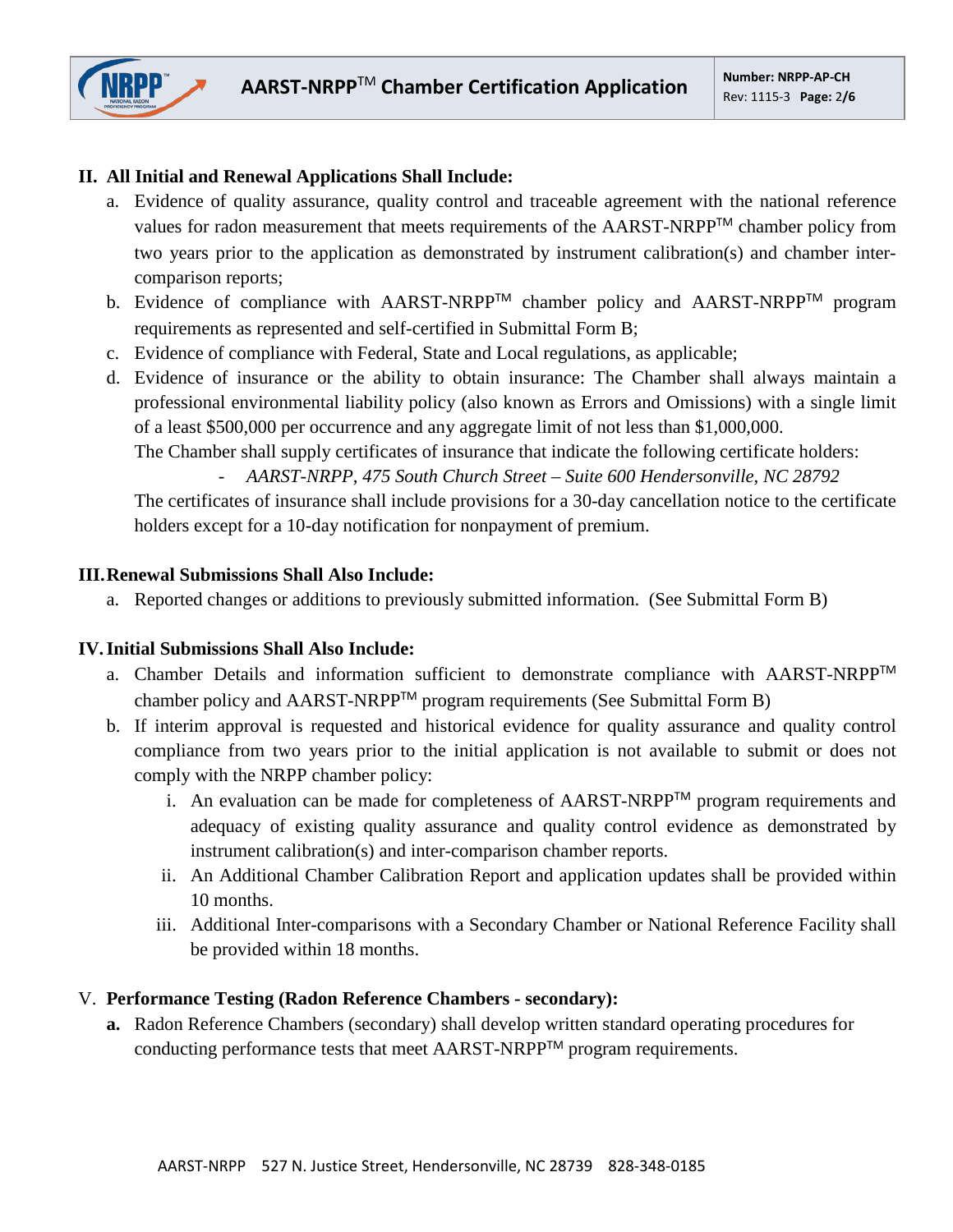

Г

# VI. AARST-NRPP<sup>™</sup> Chamber Application Submittal Form B

# The applicant self-certifies and warrants that the information submitted is true and correct.

|                                 | Applicant supplied Information.<br>Provide answers and descriptions of status and attachments. |                                    | This column<br>reserved for |
|---------------------------------|------------------------------------------------------------------------------------------------|------------------------------------|-----------------------------|
| <b>Section</b><br><b>Number</b> | Requirement                                                                                    | <b>Chamber Name:</b>               | <b>NRPP staff</b>           |
|                                 | .1 Compliance With Regulations (Evidence of compliance with regulations)                       |                                    | $\Box$ Complete             |
| $\ast$                          | i. ownership of radioactive<br>materials                                                       | $\Box$ attached<br>$\Box$ n/a      |                             |
| $\ast$                          | ii. the discharging of radon gas<br>into the environment                                       | $\Box$ attached<br>$\Box$ n/a      |                             |
|                                 | .2 Quality Assurance/Quality Control Plan and SOP<br>$\Box$ Complete                           |                                    |                             |
|                                 | i. QA/QC plan                                                                                  | $\Box$ attached                    |                             |
|                                 | ii. Personnel                                                                                  | $\Box$ on file                     |                             |
|                                 | iii. SOP documents                                                                             |                                    |                             |
| .3 Radon Source                 |                                                                                                |                                    | $\Box$ Complete             |
|                                 | Description of Radon Source                                                                    | $\Box$ attached<br>$\Box$ on file  |                             |
|                                 | .4 Chamber Size and Design                                                                     |                                    | $\Box$ Complete             |
|                                 | i. Layout/Charts/Photos<br>ii. Airflow                                                         | $\Box$ attached<br>$\Box$ attached |                             |
|                                 | iii. Normal Spike Capacity                                                                     | $\Box$ attached                    |                             |
|                                 | iv. Charcoal Loading                                                                           | $\Box$ attached                    |                             |
|                                 | vi. Other Details                                                                              | $\Box$ attached                    |                             |
|                                 | .4.1 Homogeneous concentration                                                                 | $\Box$ attached                    |                             |
|                                 | throughout the chamber                                                                         |                                    |                             |
|                                 | .4.2 Gamma interference                                                                        | $\Box$ attached<br>$\Box$ n/a      |                             |
|                                 | .5 Required Intercomparisons                                                                   |                                    | $\Box$ Complete             |
| $\ast$                          | .5.1 Intercomparisons<br>(evidence from last 2 years)                                          | $\Box$ attached                    |                             |
| $\ast$                          | Previous intercomparisons if                                                                   | $\Box$ attached                    |                             |
|                                 | interim approval is requested.                                                                 | $\Box$ n/a                         |                             |
|                                 | .6 Reference Systems and Monitoring Practices                                                  |                                    | $\Box$ Complete             |
| $\ast$                          | .6.1 Chamber Monitoring                                                                        | $\Box$ attached                    |                             |
|                                 | Instrumentation                                                                                | $\Box$ on file                     |                             |
| $\ast$                          | .6.1.1 Traceability (Monitor                                                                   | $\Box$ attached                    |                             |
|                                 | Intercomparisons)<br>.7 Control of Radon Concentrations                                        |                                    | $\Box$ Complete             |
|                                 | .7.1 Control of Concentrations                                                                 | $\Box$ attached                    |                             |
|                                 | (Variable Control)                                                                             | $\Box$ on file                     |                             |
|                                 | .7.2 Control of Concentration<br>(Consistency Control)                                         | $\Box$ attached<br>$\Box$ on file  |                             |
|                                 |                                                                                                |                                    |                             |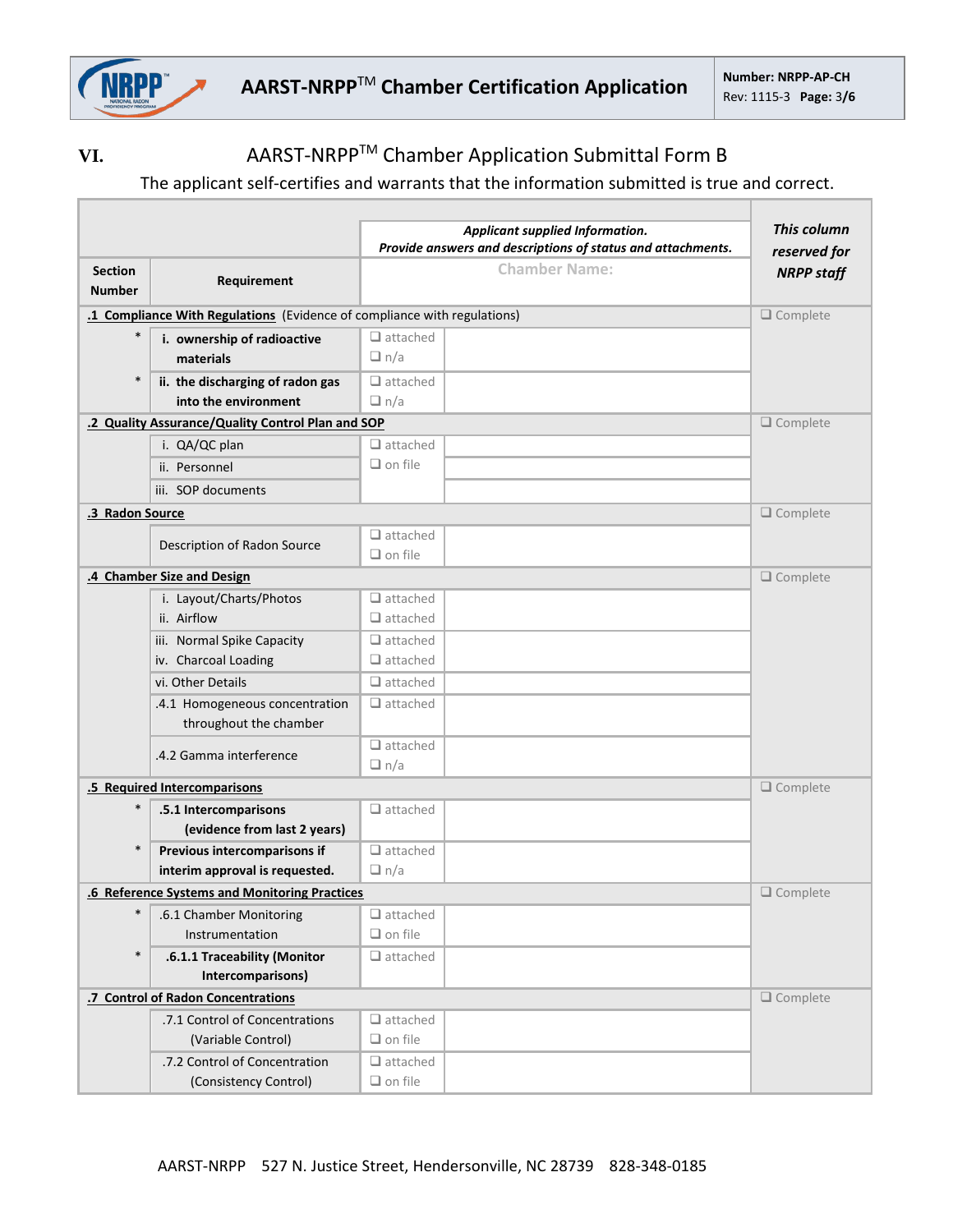

| <b>Section</b><br><b>Number</b>                                                         | Requirement                                                       | Applicant supplied Information.<br>Provide answers and descriptions of status and attachments | This column<br>reserved for<br><b>NRPP staff</b> |
|-----------------------------------------------------------------------------------------|-------------------------------------------------------------------|-----------------------------------------------------------------------------------------------|--------------------------------------------------|
|                                                                                         | .8 Environmental Controls                                         |                                                                                               | $\Box$ Complete                                  |
|                                                                                         | .8.1 Temperature                                                  | $\Box$ attached                                                                               |                                                  |
|                                                                                         | .8.2 Humidity                                                     | $\Box$ on file                                                                                |                                                  |
|                                                                                         | .8.3 Barometric Pressure                                          |                                                                                               |                                                  |
|                                                                                         | .9 Business Practices                                             |                                                                                               | $\Box$ Complete                                  |
|                                                                                         | .9.1 Conflict of interest                                         | $\Box$ attached<br>$\Box$ on file                                                             |                                                  |
|                                                                                         | .9.4 Designer/Operator<br><b>Educational Status</b>               | $\Box$ attached<br>$\Box$ on file                                                             |                                                  |
|                                                                                         | Performance Testing Services Reference Chambers (Secondary) only: |                                                                                               | $\Box$ Complete                                  |
|                                                                                         | .2 SOP for performance tests.                                     | $\Box$ attached                                                                               |                                                  |
|                                                                                         | .9.2 Conflicts of interest                                        | $\Box$ on file                                                                                |                                                  |
|                                                                                         | .9.3 Concentrations / Durations                                   |                                                                                               |                                                  |
|                                                                                         | Sample notification form letter                                   | $\Box$ attached                                                                               |                                                  |
|                                                                                         | Sample failure letter                                             | $\Box$ on file                                                                                |                                                  |
|                                                                                         | Sample passing letter                                             |                                                                                               |                                                  |
|                                                                                         | Sample Price Sheets                                               |                                                                                               |                                                  |
|                                                                                         | <b>Other Chamber Credentials (Optional)</b>                       |                                                                                               | $\Box$ Submitted                                 |
|                                                                                         | Federal/State/Other Credential                                    | $\Box$ attached                                                                               |                                                  |
|                                                                                         | Reports                                                           | $\Box$ on file                                                                                |                                                  |
|                                                                                         | Other Certifications (such as ISO                                 | $\Box$ attached                                                                               |                                                  |
|                                                                                         | or NELAC)                                                         | $\Box$ on file                                                                                |                                                  |
|                                                                                         | <b>Chamber Services Provided</b>                                  |                                                                                               | $\Box$ Complete                                  |
|                                                                                         | Clients                                                           | $\Box$ In-house<br>$\Box$ Consumers                                                           |                                                  |
|                                                                                         | Services                                                          | $\square$ Spikes<br>$\Box$ Calibration<br>$\Box$ Proficiency<br>$\Box$ Other                  |                                                  |
|                                                                                         | Device Types                                                      | $\square$ CRM<br>$\Box$ Charcoal<br>$\Box$ Alpha track<br>$\Box$ Electret<br>$\Box$ Other     |                                                  |
|                                                                                         | Sample Reports to Clients                                         | $\Box$ attached<br>$\Box$ on file                                                             |                                                  |
|                                                                                         | $\Box$ Complete<br><b>Program Business Requirements</b>           |                                                                                               |                                                  |
| $\ast$                                                                                  | <b>Evidence of Insurance</b>                                      | $\Box$ attached                                                                               |                                                  |
| $\ast$                                                                                  | <b>Application Fee</b>                                            | $\Box$ attached                                                                               |                                                  |
| $\ast$                                                                                  | <b>Signed and Notarized Signature</b><br>Page                     | $\Box$ attached                                                                               |                                                  |
| * indicates minimum requirements for documentation to submit with renewal applications. |                                                                   |                                                                                               |                                                  |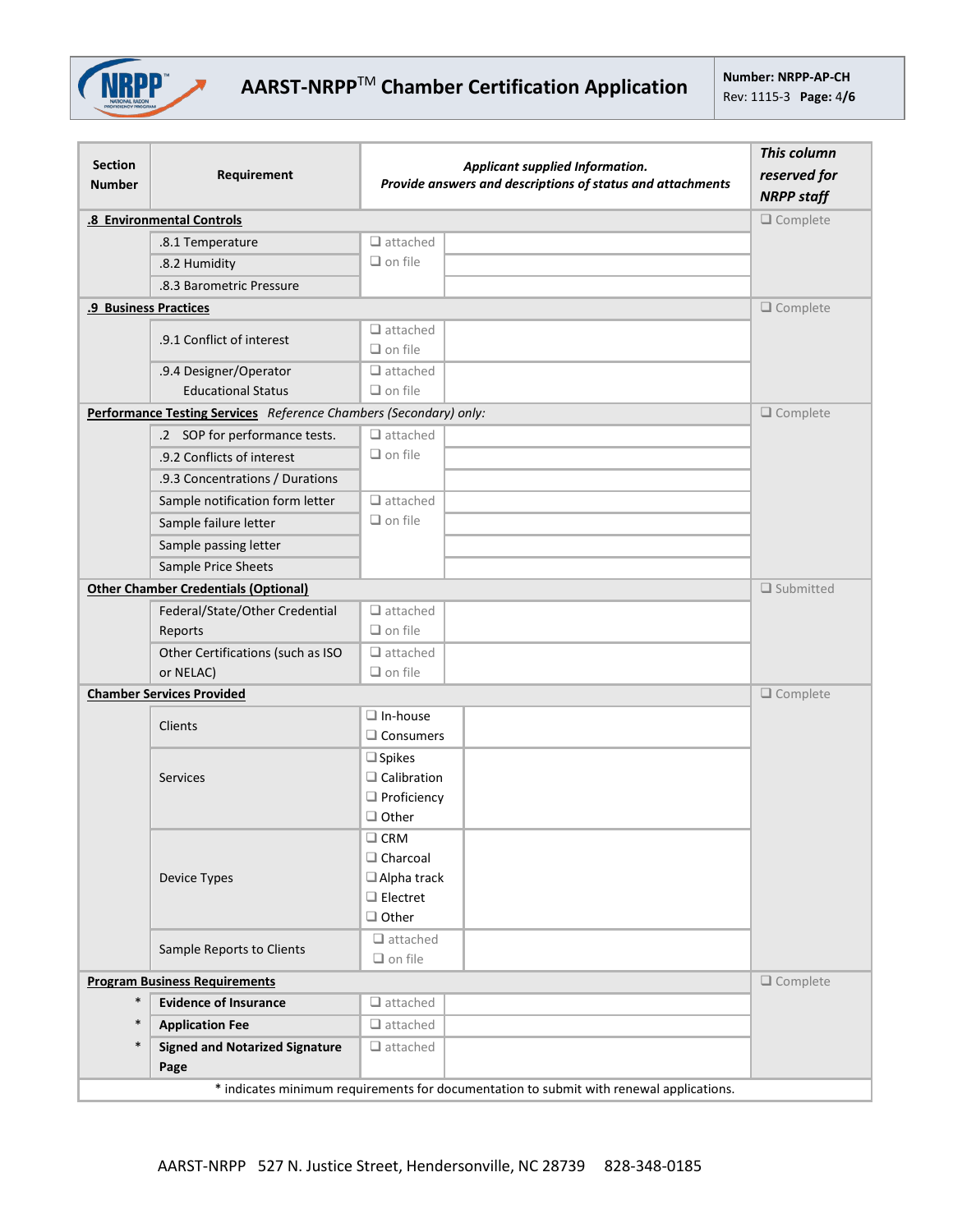

### **VII. Signature Page**

### **Warrants:**

The applicant self-certifies and warrants that the information submitted is true and correct.

The applicant affirms acceptance that all documentation as required by AARST-NRPP™ National Radon Proficiency Program must be submitted before Chamber approval will be considered.

The applicant affirms acceptance of the AARST-NRPP™ insurance requirements stipulated in Section II and agrees to maintain this insurance at all times the Chamber enjoys the AARST-NRPP<sup>TM</sup> approved, certified or listed status. The applicant affirms acceptance that failure to maintain this insurance will result in loss of Chamber approval.

The applicant affirms agreement to comply with the most recent AARST-NRPP™ chamber policy at all times that the Chamber enjoys the AARST-NRPPTM approved or listed status.

The applicant affirms acceptance of the AARST-NRPP™ grievance policies as required for any AARST-NRPP<sup>™</sup> certified individual, laboratory and listed device or service.

Limits of Liability: Chamber(s) hereby agrees and understands that it is an independent contractor. As such, the AARST-NRPP<sup>™</sup> assumes no liability either implied or express for any act related to Chamber performance as an approved Chamber under the program. AARST-NRPP™ is not responsible for any act, error or omission of any employee, agent or contractor acting on the behalf of or at the direction of said Chamber. Chamber agrees to indemnify and hold harmless the American Association of Radon Scientists and Technologists, Inc. (AARST<sup>™</sup>) and the AARST-NRPP<sup>™</sup> National Radon Proficiency Program for all liabilities for damages to third parties imposed on AARST™ or AARST-NRPP™ to the proportionate extent such damages are proven to have been caused by the negligent acts, errors or omissions of the Chamber.

*By signing below and submitting this Application, I hereby attest that I am authorized to represent the Chamber indicated below and that said Chamber affirms acceptance and agreement with terms stipulated herein.*

|                  | <b>Applicant (Chamber/Company Name):</b>  | Date Signed  |
|------------------|-------------------------------------------|--------------|
| VIII.            |                                           |              |
| <b>County of</b> | Affix seal here<br>$)$ SS                 |              |
| <b>State of</b>  |                                           |              |
|                  | Signed and sworn to before me this day of | (year).<br>, |

**Signature of Notary Public:**